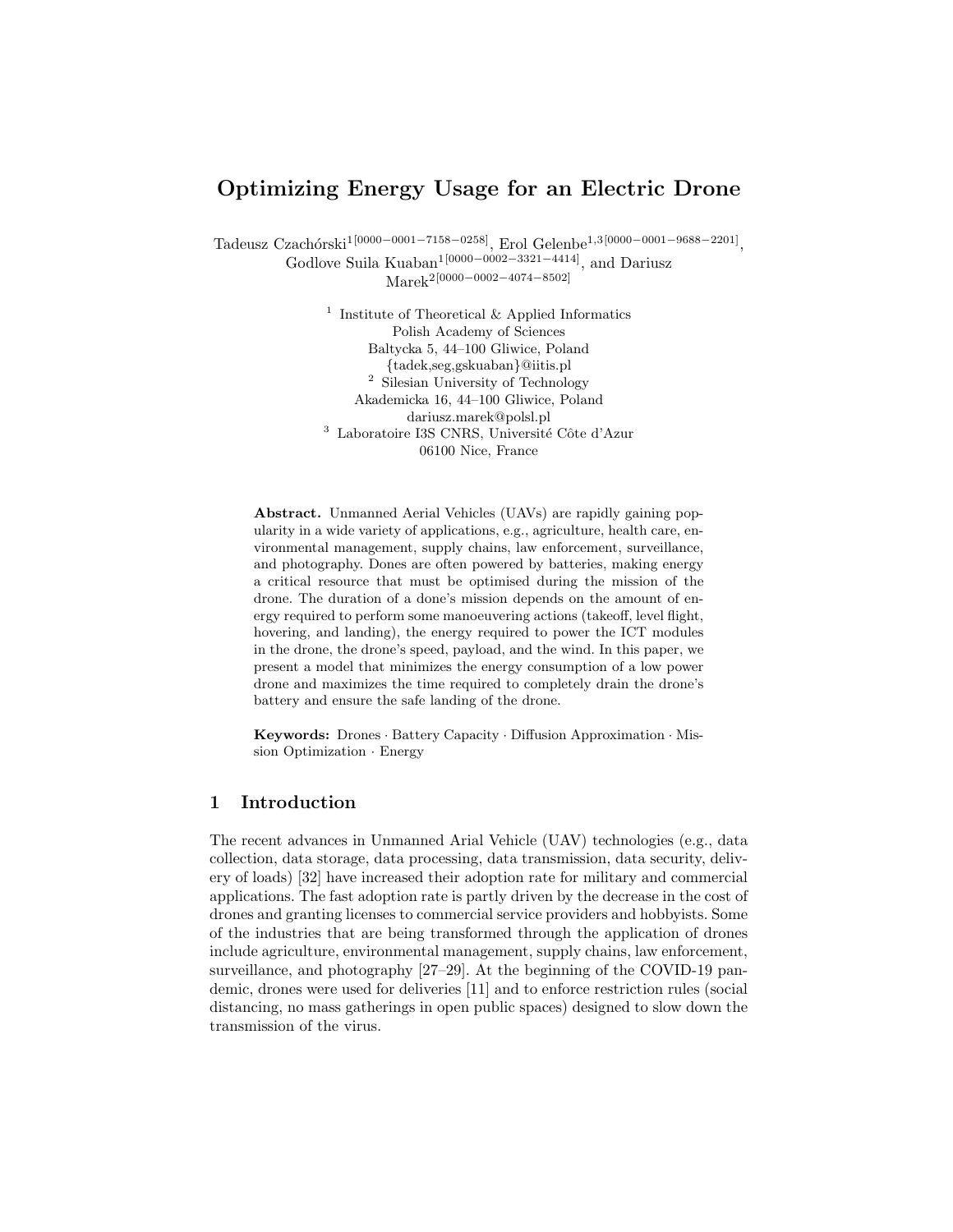#### 2 T. Czachórski et al.

Most drones are powered by batteries, making energy a critical resource that must be optimised during the mission of the drone. One of the responsibility of a drone pilot is to ensure that the drone returns with enough energy in the battery that is sufficient for safe landing after its mission. If the drone's battery is completely depleted during its mission, it will crash to the ground and could damage the drone or result in a lawsuit if it damages properties or causes harm to human life. Even the most experienced drone "ground pilots" sometimes encounter drone crashes due to battery depletion. It is difficult to estimate how much time is required to completely deplete the energy stored in the battery during flight because a complex interaction of multiple factors influences the battery energy depletion process in drones. These factors include weather (e.g., wind, temperature), drone speed, the ICT-related functionalities performed by the drone, and the weight of the drone and the load carried by the drone (if any). The energy stored in the battery could also be rapidly depleted due to cyber attacks, which are designed to induce the ICT systems of the drone to draw more energy from the drone unnecessarily. Some drones are configured to return to the operator at predefined battery levels and to land at 15% battery level automatically. Therefore, the drone operator should ensure the safe landing of the drone while preventing any harm to human lives.

To adapt a UAV to perform its functionalities for a given application, advanced on-board information and communication technology significantly increase its energy needs during a mission [6] because of the computationally intensive visual information processing before transmission or storage [9]. Using multiple cooperating UAVs to conduct a mission [23] also increases the computational burden and energy consumption of each UAV, in order to coordinate movements and create a consistent view of the events or scenes that are monitored [21], also leading to additional on-board energy consumption from communications [22], and more on-board software [31]. On-board computing and communication equipment cannot easily be put to sleep to save energy, to avoid compromising the real-time needs which would be impaired by "wake-up" delays [17].

Since careful usage of the UAVs energy budget is needed to achieve the best possible mission output from the battery storage and possible other on-board energy sources such as phtovoltaic and fuel cells, the optimization of the power consumption of an UAV via its speed was studied in [5, 7, 34]. More broadly, energy consumption is also a major concern in information processing systems [31] and it has been analyzed via a variety of models with the purpose of understanding and minimizing the energy consumption in this area in general [16, 22].

However, the energy used to perform functions such as encryption, compression of multimedia data, and communications is significant. In addition, the interplay of multiple factors influencing energy consumption implies that the energy drawn from the battery is not deterministic. Any energy harvesting mechanism that is used on-board is also influenced by the environment. Therefore, both the energy generation and consumption processes on-board a UAV need to be modelled as stochastic processes.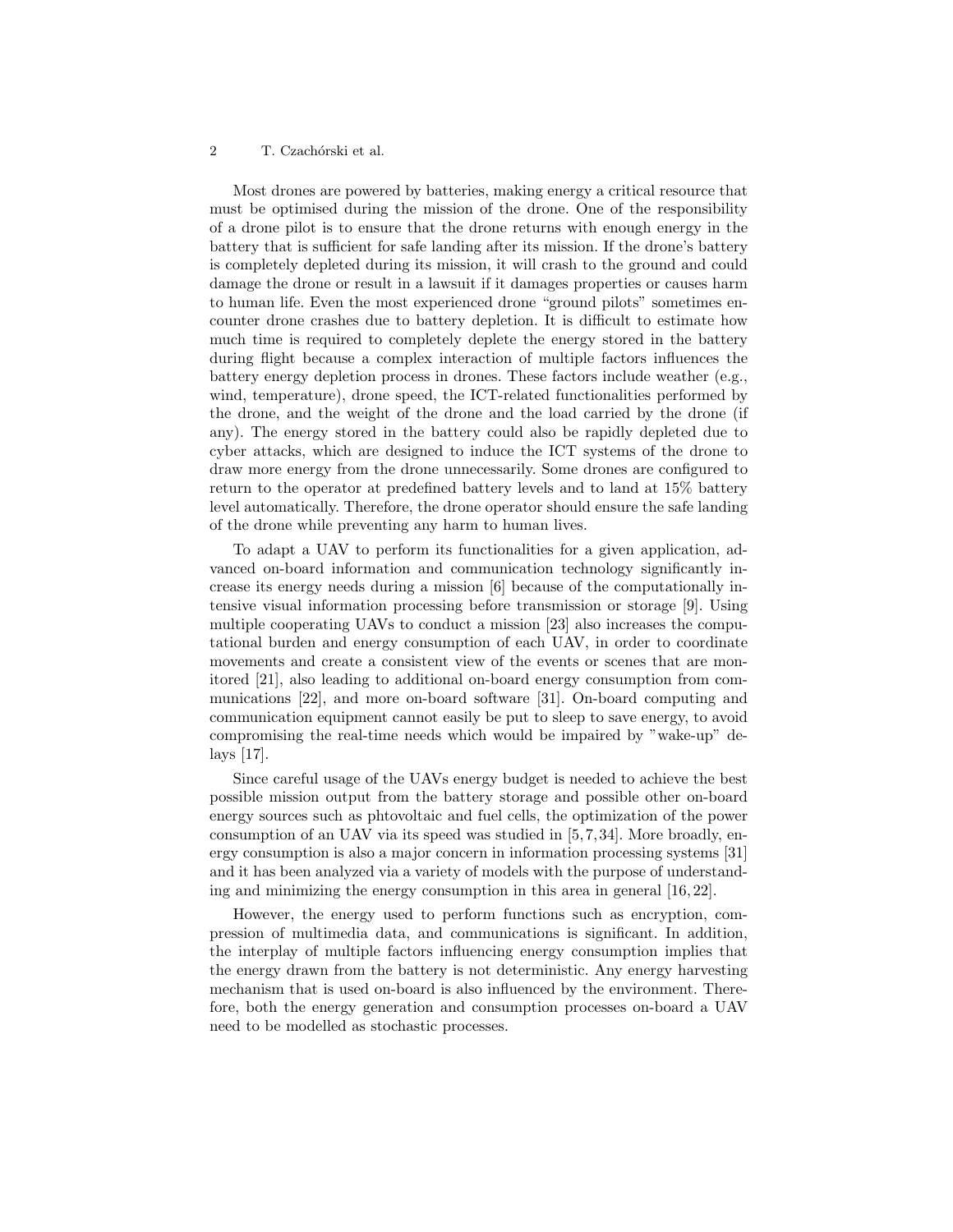Markovian stochastic models have been applied to model the changes in the energy content of a battery [4, 10, 18, 19, 24–26, 33]. However, the Poisson assumption in the arrival of energy packets into the battery [15] may deviate from reality. This is why we apply a diffusion model [12, 14, 20, 30] where the interarrival times of energy and the depletion times of the energy follow any distribution, as proposed in earlier work on energy consumption and battery models [1, 2, 13].

In this paper, we present an optimization model to minimize the energy consumption of a low power drone, and hence maximize the time required to completely drain the drone's battery and ensure the safe landing of the drone. The rest of the paper is organised as follows: Section 2 contains a diffusion model of a drone's battery, Section 3 contains the proposed optimization model, we present some numerical exaples in Section 4 and then conclude in Section 5.

## 2 Diffusion process for the energy depletion process of the drone

The amount of energy present in the battery at time  $t$  may be represented by a diffusion process. This process is frequently used to approximate more complex and analytically intractable stochastic process. It is a strong Markov process with continuous time and continuous space (continuous sample path). We demonstrate how it may be used to evaluate the time after which a device consumes a fixed amount of energy if the consumption per time unit is random.

Consider a Wiener (diffusion) process  $X(t)$ , rcorresponding to the energy stored at a battery at the time t. Its changes at unit time have mean  $\beta$  and variance  $\alpha$ . For simplicity, we assume that  $\beta$ ,  $\alpha$  are constant. They can be interpreted as instantaneous mean and variance of the change of  $X(t)$ 

$$
\beta = \lim_{\Delta t \to 0} \frac{E[X(t + \Delta t) - X(t)]}{\Delta t}
$$

$$
\alpha = \lim_{\Delta t \to 0} \frac{Var[X(t + \Delta t) - X(t)]}{\Delta t}.
$$

The process' probability density function (pdf)  $f(x, t; x_0)$ 

$$
f(x, t; x_0)dx = P[x \le X(t) < x + dx \mid X(0) = x_0]
$$

is defined by the diffusion equation (parabolic partial differential equation), e.g. [8]

$$
\frac{\partial f(x,t;x_0)}{\partial t} = \frac{\alpha}{2} \frac{\partial^2 f(x,t;x_0)}{\partial x^2} - \beta \frac{\partial f(x,t;x_0)}{\partial x}.
$$
 (1)

For the unrestricted process starting from the point  $x_0$ 

$$
f(x,t;x_0) = \frac{1}{\sqrt{2\pi\alpha t}} \exp(\frac{(x-x_0-\beta t)^2}{2\alpha t})
$$
\n(2)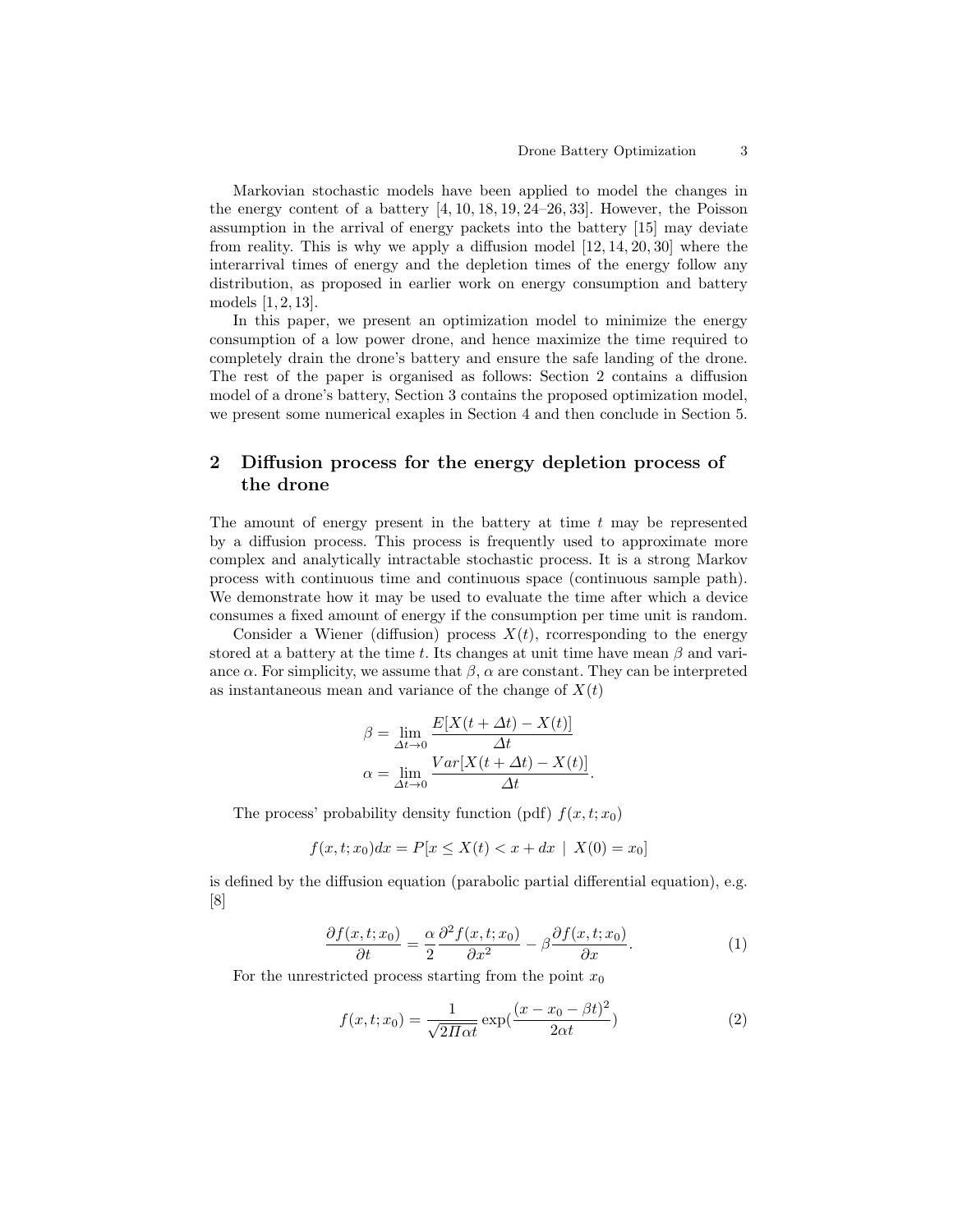4 T. Czachórski et al.

and the incremental changes of  $X(t)$  at interval dt

$$
dX(t) = X(t + dt) - X(t)
$$

are normally distributed with the mean  $\beta dt$  and variance  $\alpha dt$ .

If the value of the diffusion process represents the energy content of the battery, then the life time the battery is corresponds to the time the diffusion process needs to pass from the initial point  $x_0 = B > 0$ , where B is the maximum volume of the battery to  $x = 0$ . If we refer it to the UAV mission, it corresponds to its maximal duration.

The distribution of the amount of energy present in the battery at time  $t$  is given by the equation (1) with the absorbing barrier at  $x = 0$ , i.e. the process is ended when it comes to zero. It corresponds to the condition

$$
\lim_{x \to 0} f(x, t; x_0) = 0.
$$

The problem of diffusion with absorbing barrier was studied e.g. in [8] and the solution in Eq. (3) was obtained with the use of the method of images: on may treat the barrier as a mirror, and the solution is a superposition of two unrestricted processes, one of unit strength, starting at the origin, and the other of strength  $-\exp(\frac{2\beta x_0}{\alpha})$  starting at  $x = 2x_0$ . It yields

$$
f(x,t;x_0) = \frac{1}{\sqrt{2\pi\alpha t}} \left[ \exp\left(-\frac{(x-\beta t)^2}{2\alpha t}\right) -\exp\left(\frac{2\beta x_0}{\alpha} - \frac{(x-2x_0-\beta t)^2}{2\alpha t}\right) \right]
$$
(3)

The pdf of the first passage time distribution for a diffusion process that starts from the point  $x = x_0$  and is absorbed at  $x = 0$  is

$$
\gamma_{x_0,0}(t) = \int_{0+}^{\infty} \frac{\partial f(x,t;x_0)}{\partial t} dx
$$
  
= 
$$
\int_{0+}^{\infty} \left[ \frac{\alpha}{2} \frac{\partial^2 f(x,t;x_0)}{\partial x^2} - \beta \frac{\partial f(x,t;x_0)}{\partial x} \right] dx
$$
  
= 
$$
\lim_{x \to 0} \left[ \frac{\alpha}{2} \frac{\partial f(x,t;x_0)}{\partial x} - \beta f(x,t;x_0) \right]
$$
  
= 
$$
\frac{x_0}{\sqrt{2\pi \alpha t^3}} e^{-\frac{(x_0 - \beta t)^2}{2\alpha t}},
$$
 (4)

with the Laplace transform

$$
\bar{\gamma}_{x_0,0}(s) = e^{-x_0 \frac{\beta + \sqrt{\beta^2 + 2\alpha s}}{\alpha}}.
$$
\n(5)

Eq. (4) presents a probability density function in case of  $\beta < 0$ , when probability that the process will reach the barrier equals 1, and  $\int_0^\infty \gamma_{x_0,0}(t)dt = 1$ . Otherwise, for  $\beta > 1$ , the probability that the process ends at the barrier is  $e^{-2\beta x_0/\alpha}$  and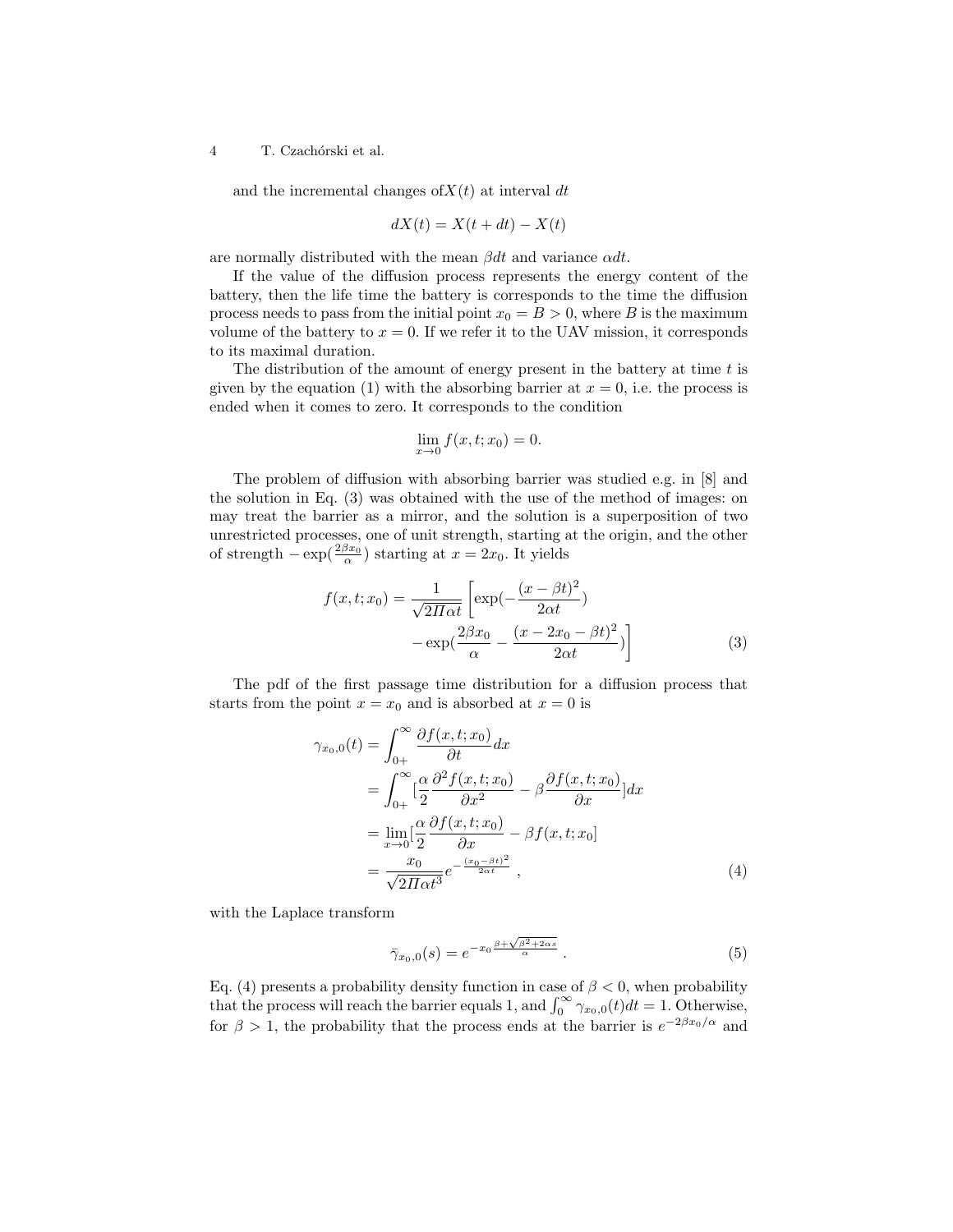the conditional pdf is  $\gamma'_{x_0,0}(t) = \gamma_{x_0,0}(t) e^{2\beta x_0/\alpha}$  and  $\bar{\gamma}'_{x_0,0}(s) = \bar{\gamma}_{x_0,0}(s) e^{2\beta x_0/\alpha}$ . The same refers to the case  $\beta < 0$  with the initial point  $x_0$  placed left to the absorbing barrier.

From (4) or (5) we compute the moments of the time the battary is active

$$
E[\gamma_{x_0,0}] = \frac{x_0}{|\beta|}, \qquad E[\gamma_{x_0,0}^2] = \frac{|\beta|x_0^2 + \alpha x_0}{|\beta|^3}.
$$

In battery model, assuming  $x_0 = B$ , the pdf given by Eq. (3) determines the distribution of the energy still in the battery, and Eq. (4) the battery life time distribution. Let us imagine that the units of energy are consumed with the mean rate  $\mu$  units and  $\sigma_B^2$  is the variance of time intervals between consumption of energy units. It means that the number of consumed energy units in time  $\Delta$ has the distribytion close to normal with mean  $\mu\Delta$  and variance  $\sigma_B^2 \mu^3 \Delta$  and the parameters of the diffusion process are  $\beta = -\mu$  and  $\alpha = \sigma_B^2 \mu^3 = C_B^2 \mu$ , where  $C_B^2 = \sigma_B^2 \mu^2$  is the squared coefficient of variaton (variance/mean<sup>2</sup>) of this distribution. A numerical example illustrating the pdf of the first passage time distribution is given in Fig. 1.

### 3 Energy Optimization for an UAV during its mission

We investigate a problem of UAV control where the energy is limited by the volume of the battery supplying energy to the UAV. The control should maximise a chosen reward function.

There are two phases of the UAV mission. During the first one, the UAV uses all its functions, including the transmission of the collected images. When the energy goes below a certain level of  $b$ , the UAV passes to the second, energysaving phase before landing. During this phase, it is still collecting images, but they are not transmitted. The diffusion parameters, corresponding to energy consumption, are different in both phases, see Fig. 2.

The data recorded during the second phase may be accessed only after landing when their validity has partially deteriorated. We assume in the reward function (7) that the value (relevance) of these data is decreasing following a certain function  $\Theta(\cdot)$  with the time elapsed between their acquisition and availability.

The formal description of the problem is as follows.

Let  $B > 0$  denotes the battery capacity before the UAV platform starts its mission, and  $S$  be a minimum value of energy that the UAV battery must contain when it lands after ending the mission, with  $B > S \geq 0$ .

Let u, v be non-negative real numbers such that  $B \ge u > v \ge S$ .

Define the non-negative random variables  $\tau_u$  and  $Y_{\tau_u}[u, v]$  such that the diffusion process  $D \equiv \{X_t, t \geq 0\}$  with  $X_0 = B$  has the values

$$
\tau_u = \{\inf t : X_t = u\}, \tau_u + Y_{\tau_u}[u, v]\} = \{\inf t > u : X_t = v\}.
$$
 (6)

Thus  $\tau_u$  is the first passage time of the diffusion D to level u. Also  $\tau_u + Y_{\tau_u}[u, v]$ is the first passage time of D to level v at time  $\tau_u + Y_{\tau_u}[u, v]$  after its first passage time to u at time  $\tau_u$ .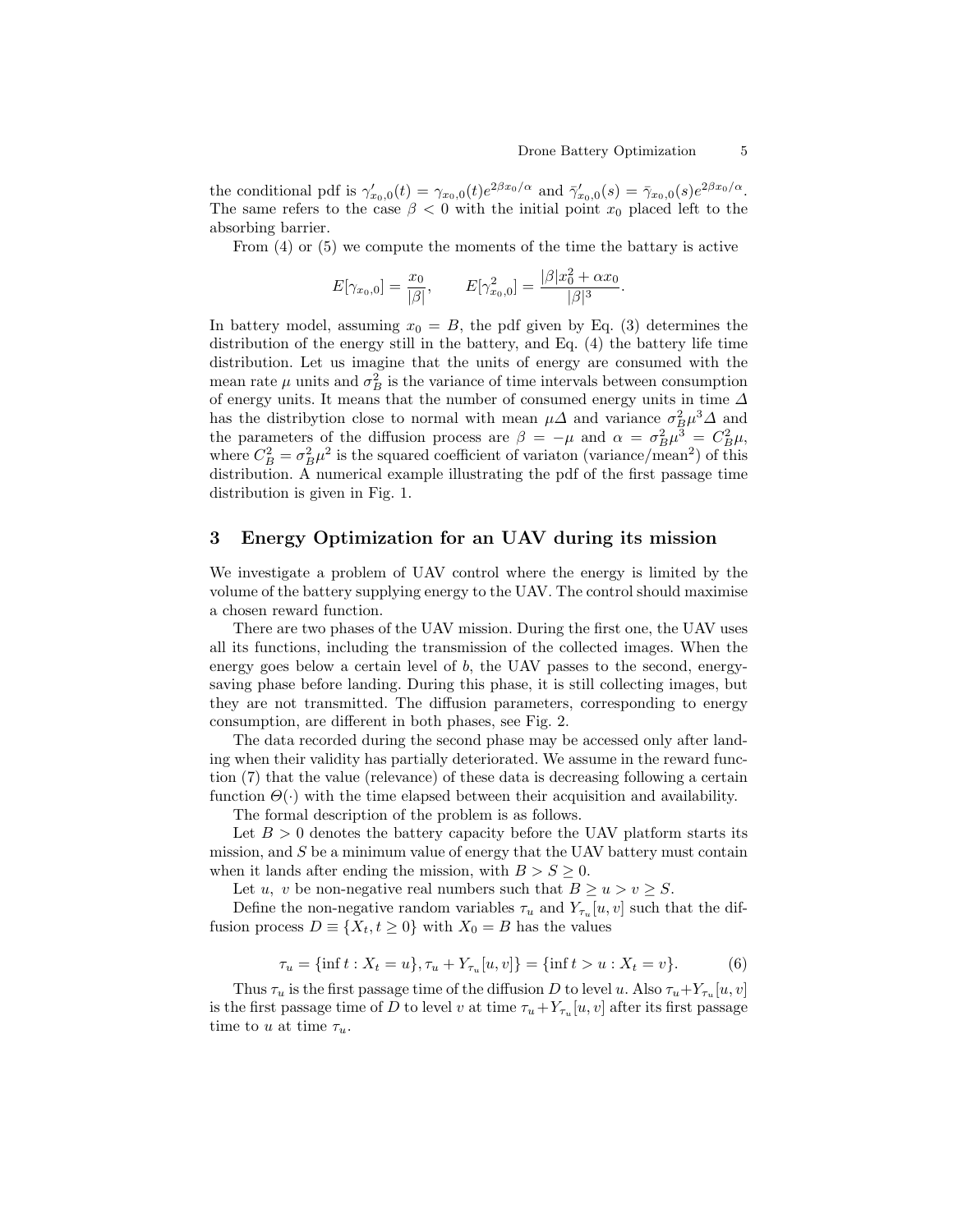

Fig. 1. Probability density function  $\gamma_{B,0}(t)$  of the first passage time from a full battery at  $B = 50$  to an empty battery at  $x = 0$ , i.e. the pdf of the battery life time distribution, when the mean power consumption (energy conumption per time unit) is  $\mu = 1$ . The curves show the influence of the squared coefficient of variation of energy consumption per time unit  $C_B^2 = \sigma_B^2 \mu^2$  on the life time. We see how the increase of  $C_B^2$  increases the variance of the battery life time distribution

Then our problem is to choose a decision point represented by an "energy switching level"  $b, B > b > S$  for the battery, from "normal energy consumption" to "reduced energy consumption", which maximises the useful duration of the mission.

Thus we must solve the following maximization problem:

$$
\max_{b \in [S,B]} \{ C = E[\tau_b] + E[\int_0^{Y_\tau[b,S]} dt \Theta(Y_\tau[b,S] - t] \} .
$$
 (7)

The first phase's duration corresponds to the first passage time from  $B$  to  $b$ , and the second phase is the first passage time from b to S.

Denote by  $\mu_i$  the mean intensity of the power consumption per time unit at phase i,  $i = 1, 2$  (i.e.  $1/\mu_i$  is the mean consumption per time unit) and  $\alpha_i$  its variance, representing diffusion parameters.

The densities of the duration of the phases are

$$
f_1(t) = \gamma_{B,b}(t) = \frac{B - b}{\sqrt{2\pi a_1 t^3}} \exp(-\frac{(B - b - \mu_1 t)^2}{2a_1 t})
$$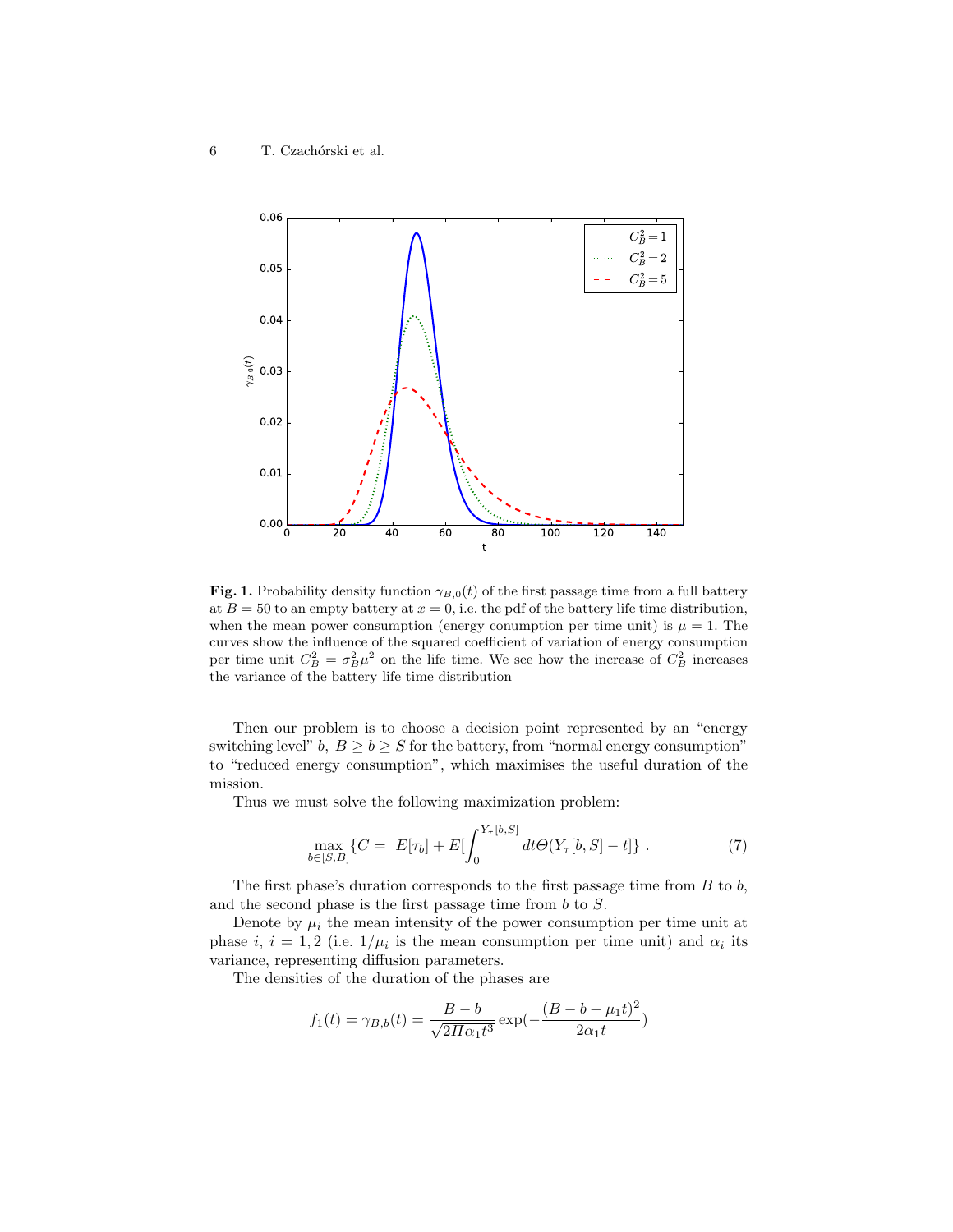

# Safety margin

Fig. 2. The two phases of the UAV misssion: in the first phase we assume that energy is used for flying, for ground communications and data acquisition. The second phase focuses on the landing phase, including any indispensable data acquision and communications for the return to the landing base.

$$
f_2(t) = \gamma_{b,S}(t) = \frac{b - S}{\sqrt{2\pi\alpha_2 t^3}} \exp(-\frac{(b - S - \mu_2 t)^2}{2\alpha_2 t})
$$

and the mean time of the first phase is

$$
E_1 = \int_0^\infty t f_1(t) dt = \frac{(B - b)}{\mu_1}.
$$

The reward function C becomes

$$
C = E_1 + \int_0^\infty y f_2(y) \int_0^y \Theta(y - t) dt dy \tag{8}
$$

and we are looking for  $b$ , which maximises

$$
C = \frac{(B-b)}{\mu_1} + \int_0^\infty y \frac{b-S}{\sqrt{2\pi a_2 y^3}} \exp(-\frac{(B-S-\mu_2 y)^2}{2a_2 y})
$$

$$
\int_0^y \Theta(y-t) dt dy.
$$
(9)

In the numerical examples below we assume exponential and linear  $\Theta$  function

$$
\Theta(y-t) = e^{-a(y-t)},\tag{10}
$$

$$
\text{or} \qquad \Theta(y-t) = \begin{cases} 1 - a(y-t) & \text{for} \quad y \le 1/a - t \\ 0 & \text{for} \quad y \ge 1/a - t; \end{cases} \tag{11}
$$

 $\Theta(y-t) = 0$  means that information older than  $1/a$  is useless.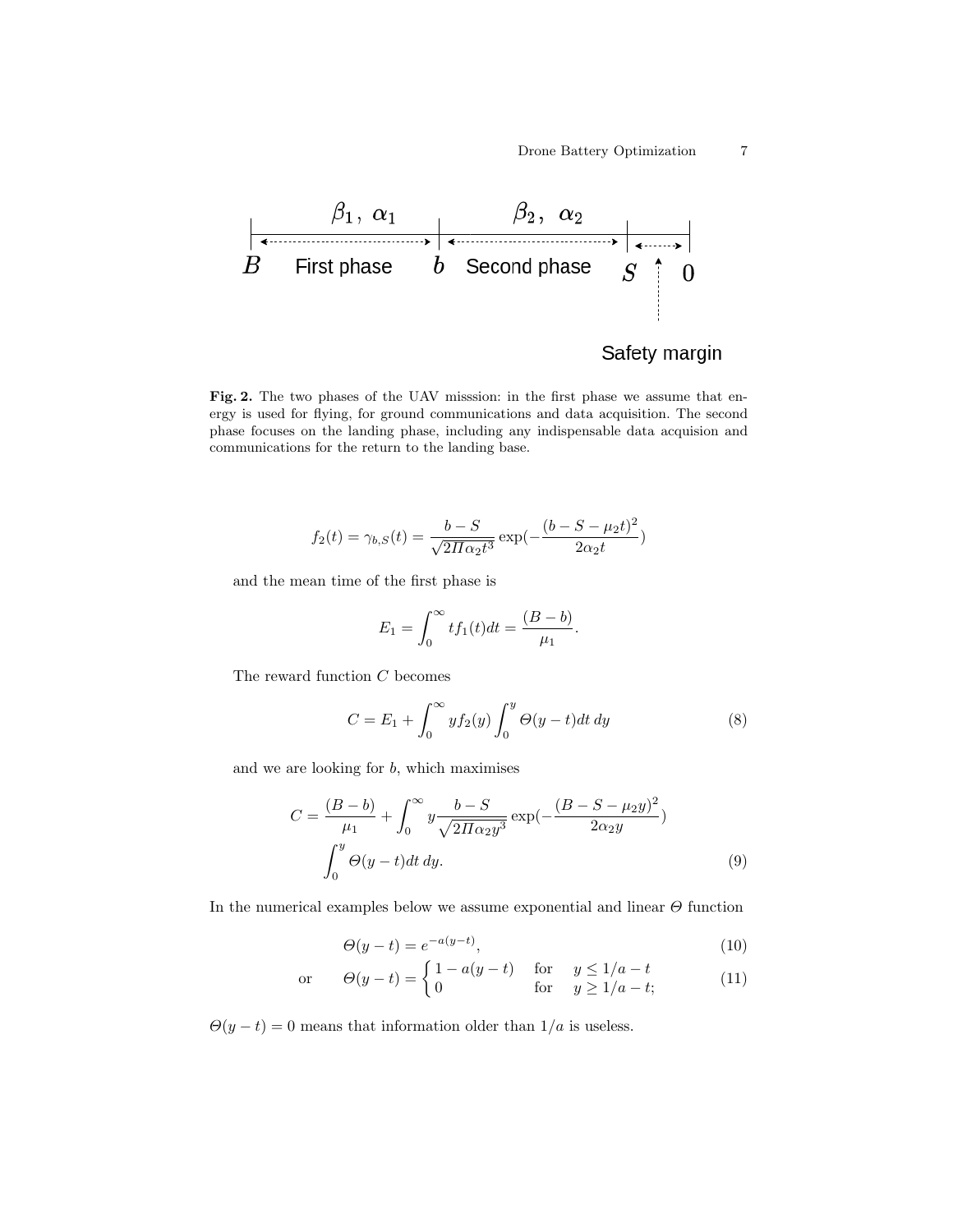8 T. Czachórski et al.

### 4 Numerical example

We assume that the battery capacity is  $B = 50$  energy units, safety margin is  $S =$ 5 energy units, and  $\mu_1 = 0.2$ ,  $\mu_2$  takes several values  $\mu_2 = 0.05, 0.1, 0.12, 0.15$ , and  $\alpha_1 = \alpha_2 = 1$ .

A few numerical results giving  $C(b)$  for various parameters are displayed in Figs. 3 - 9. In general, they demonstrate the sensibility of  $C(b)$  on its parameters and demonstrate the important differences introduced by the deterioration function type. In some cases, the maximum of  $C(b)$  is inside the interval  $[0, B - S]$ , sometimes the function is monotonic, and the maximum is on the edge of the interval. Maximum of  $C(b)$  at  $b = 50$  means that only the second phase is recommended; maximum at  $b = 5$  means we should have only the first phase. It depends on the ratio of the speed of energy consumption in both phases and the function lowering the value of delayed results. A few numerical results giving  $C(b)$  for various parameters are displayed in Figs. 3 - 9. In general, they demonstrate the sensibility of  $C(b)$  on its parameters and demonstrate the notable differences introduced by the deterioration function type. In some cases, the maximum of  $C(b)$  is inside the interval  $[0, B - S]$ , sometimes the function is monotonic, and the maximum is on the edge of the interval. Maximum of  $C(b)$ at  $b = 50$  means that only the second phase is recommended; maximum at  $b = 5$ means we should have only the first phase. It depends on the ratio of the speed of energy consumption in both phases and the function lowering the value of delayed results. We see it in a more general way in Fig. 10 where the values of b giving the maximum of C are plotted as the function of  $\mu_1/\mu_2$  ( $\mu_1 = 0.2$ ).

### 5 Conclusions

The duration of a done's mission depends on the amount of energy required to perform some manoeuvering actions (takeoff, level flight, hovering, and landing) [3] and the energy required to power the ICT modules in the drone. The energy required to drive the drone depends on the manoeuvering action taken, the drone's speed, payload, and the wind. Although the amount of energy required to drive the drone is often far greater than the energy required to power the ICT modules, the influence of ICT energy consumption on the duration of the drone's mission could become significant (especially for drones that draw small amount of energy for flight but perform complex ICT functionalities). Also, cyber security attacks designed to increase the amount of transmission or computations executed by the drone and deplete its battery faster could rapidly deplete the energy stored in the battery.

Since for some set of parameters, the reward function  $c(b)$  has a maximum for  $b \in [0, B-S]$ , the by devising strategies to reduce the energy consumption, when the energy in the battery reaches a define threshold level b, increases the chances that it will complete its mission and land safely. Therefore, the decision point to transition from the normal phase to the energy saving phase to be chosen in such as way as to minimise the energy consumption and maximise the battery lifetime.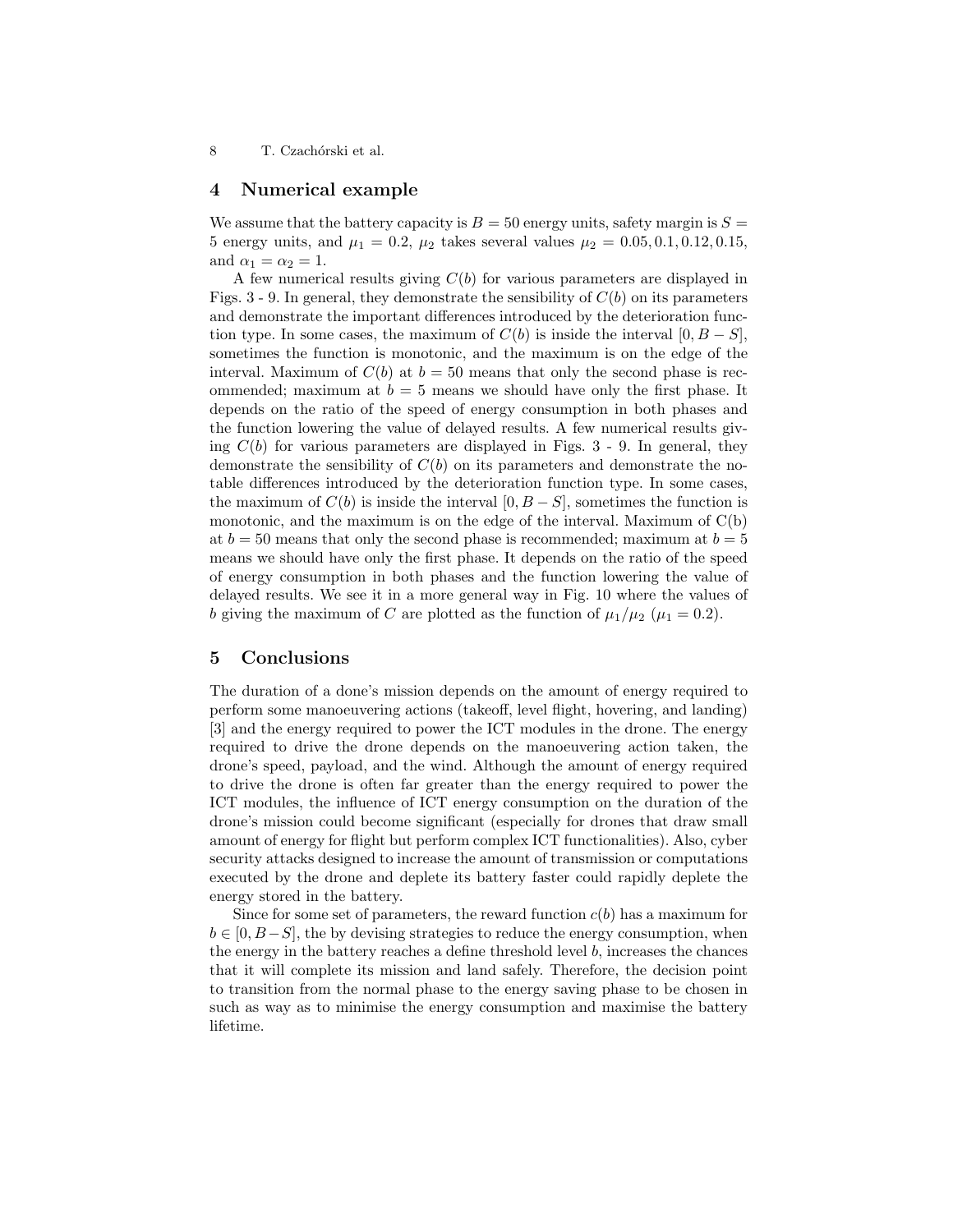## Acknowledgements

The work presented in this paper was partially supported by the Research and Innovation project:"Security by Design IoT Development and Certificate Framework with Frontend Access Control (IOTAC) ," that is funded by the European Commission under the H2020-SU-ICT-2018-2020/H2020-ICT-2019 Program through Grant Agreement 952684.

#### References

- 1. Abdelrahman, O., Gelenbe, E.: A diffusion model for energy harvesting sensor nodes. In: Proc. of 24th IEEE International Symposium on Modeling, Analysis and Simulation of Computer and Telecommunication Systems (MASCOTS). pp. 154–158. IEEE (2016)
- 2. Abdelrahman, O.H., Gelenbe, E.: Packet delay and energy consumption in nonhomogeneous networks. The Computer Journal 55(8), 950–964 (2012)
- 3. Abeywickrama, H.V., Jayawickrama, B.A., He, Y., Dutkiewicz, E.: Comprehensive energy consumption model for unmanned aerial vehicles, based on empirical studies of battery performance. IEEE Access 6, 58383–58394 (2018)
- 4. Arabi, S., Sabir, E., Elbiaze, H., Sadik, M.: Data gathering and energy transfer dilemma in uav-assisted flying access network for iot. Sensors 18(1519), 1–20 (2018)
- 5. Baek, D., Chen, Y., Poncino, M.: Battery-aware energy model of drone delivery tasks. In: Proceedings of the International Symposium on Low Power Electronics and Design. pp. 1–6. ACM (2018). https://doi.org/10.1145/3218603.3218614
- 6. Cai, L.X., Poor, H.V., Liu, Y., Luan, T.H., Shen, X., Mark, J.W.: Dimensioning network deployment and resource management in green mesh networks. IEEE Wireless Communications (October), 58–65 (2011)
- 7. Chen, Y., Baek, D., Bocca, A., Macii, A., Macii, E., Poncino, M.: A case for a battery-aware model of drone energy consumption. In: Proceedings of the 2018 IEEE International Telecommunications Energy Conference (INTELEC). pp. 1–8. IEEE (2018). https://doi.org/10.1109/INTLEC.2018.8612333
- 8. Cox, R.P., Miller, H.D.: The Theory of Stochastic Processes. Chapman and Hall, London, UK (1965)
- 9. Cramer, C.E., Gelenbe, E.: Video quality and traffic qos in learning-based subsampled and receiver-interpolated video sequences. IEEE Journal on Selected Areas in Communications 18(2), 150–167 (2000)
- 10. Cuypere, E.D., Turck, K.D., Fiems, D.: A queueing model of an energy harvesting sensor node with data buffering. Telecommun Syst 67, 281–295 (2018)
- 11. Euchi, J.: Do drones have a realistic place in a pandemic fight for delivering medical supplies in healthcare systems problems? (in press). Chinese Journal of Aeronautics (2020)
- 12. Gelenbe, E.: Probabilistic models of computer systems, Part II: Diffusion approximations, waiting times and batch arrivals. Acta Informatica 12(4), 285–303 (1979)
- 13. Gelenbe, E.: A diffusion model for packet travel time in a random multihop medium. ACM Trans. Sen. Netw. 3(2), 10–es (Jun 2007). https://doi.org/10.1145/1240226.1240230, https://doi.org/10.1145/1240226. 1240230
- 14. Gelenbe, E.: Search in unknown random environments. Physical Review E 82(6), 061112 (2010)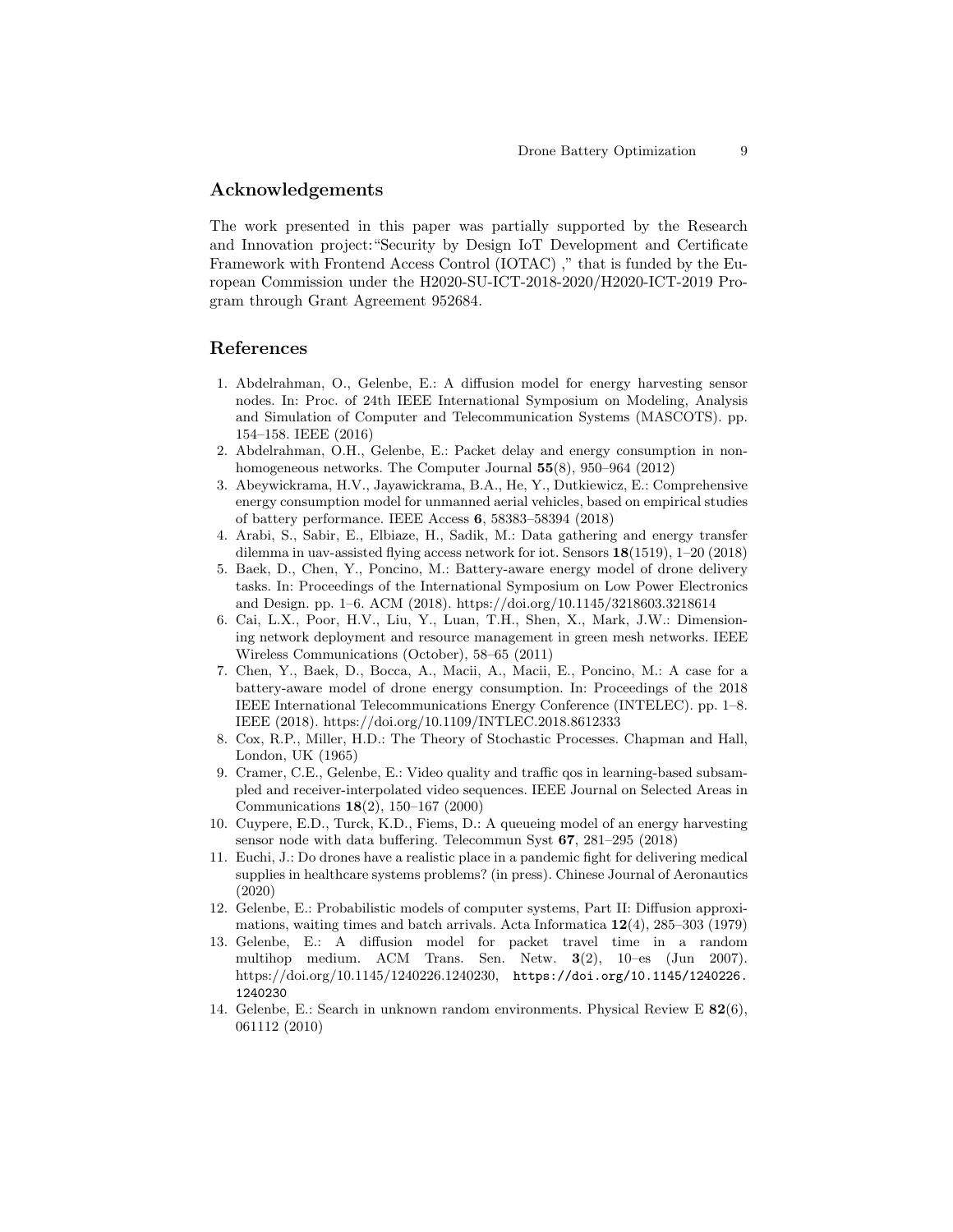- 10 T. Czachórski et al.
- 15. Gelenbe, E.: Energy packet networks: Ict based energy allocation and storage. In: International Conference on Green Communications and Networking. pp. 186–195. Springer (2011)
- 16. Gelenbe, E.: Synchronising energy harvesting and data packets in a wireless sensor. Energies 8(1), 356–369 (2015)
- 17. Gelenbe, E., Iasnogorodski, R.: A queue with server of walking type (autonomous service). In: Annales de l'IHP Probabilités et statistiques. vol. 16, pp. 63–73 (1980)
- 18. Gelenbe, E., Kadioglu, Y.M.: Battery attacks on sensors. In: International symposium on computer and information sciences, security workshop (2018)
- 19. Gelenbe, E., Kadioglu, Y.M.: Energy life-time of wireless nodes with network attacks and mitigation. In: 2018 IEEE International Conference on Communications Workshops (ICC Workshops). pp. 1–6. IEEE (2018)
- 20. Gelenbe, E., Muntz, R.R.: Probabilistic models of computer systems, Part I: Exact results. Acta Informatica  $7(1)$ , 35–60 (1976)
- 21. Gelenbe, E., Sevcik, K.: Analysis of update synchronization for multiple copy databases. In: 3rd Berkeley Workshop on Distributed Data and Computer Networks. pp. 69–90 (1978)
- 22. Gelenbe, E., Silvestri, S.: Reducing power consumption in wired networks. In: 2009 24th International Symposium on Computer and Information Sciences. pp. 292– 297. IEEE (2009)
- 23. Hu, J., Lanzon, A.: An innovative tri-rotor drone and associated distributed aerial drone swarm control. Robotics and Autonomous Systems 103, 162– 174 (2018). https://doi.org/https://doi.org/10.1016/j.robot.2018.02.019, https: //www.sciencedirect.com/science/article/pii/S0921889017308163
- 24. Kadioglu, Y.M., Gelenbe, E.: Packet transmission with k energy packets in an energy harvesting sensor. In: Proceedings of the 2nd International Workshop on Energy-Aware Simulation. pp. 1–6 (2016)
- 25. Kadioglu, Y.M., Gelenbe, E.: Wireless sensor with data and energy packets. In: 2017 IEEE international conference on communications workshops (ICC Workshops). pp. 564–569. IEEE (2017)
- 26. Kadioglu, Y.M., Gelenbe, E.: Product-form solution for cascade networks with intermittent energy. IEEE Systems Journal 13(1), 918–927 (2018)
- 27. Koparan, C., Koc, A.B., Privette, C.V., Sawyer, C.B.: In situ water quality measurements using an unmanned aerial vehicle (uav) system. Water  $10(3)$ , 264 (March 2018). https://doi.org/10.3390/w10030264
- 28. Koparan, C., Koc, A.B., Privette, C.V., Sawyer, C.B.: Autonomous in situ measurements of noncontaminant water quality indicators and sample collection with a uav. Water 11(3), 604 (March 2019). https://doi.org/10.3390/w11030604
- 29. Koparan, C., Koc, A.B., Privette, C.V., Sawyer, C.B.: Adaptive water sampling device for aerial robots. Drones  $4(1)$ , 5 (2020). https://doi.org/10.3390/drones4010005
- 30. Marin, G.A., Mang, X., Gelenbe, E., Onvural, R.O.: Statistical call admission control. IEEE Communication Letters 222(824) (2001)
- 31. Pernici, B., Aiello, M., Vom Brocke, J., Donnellan, B., Gelenbe, E., Kretsis, M.: What is can do for environmental sustainability: a report from caise'11 panel on green and sustainable is. Communications of the Association for Information Systems 30(1), 18 (2012)
- 32. Sharma, A., Basnayaka, C.M., Jayakody, D.N.K.: Communication and networking technologies for uavs: A survey. Journal of Network and Computer Applications 168, 102739 (May 2020). https://doi.org/10.1016/j.jnca.2020.102739. S2CID 221507920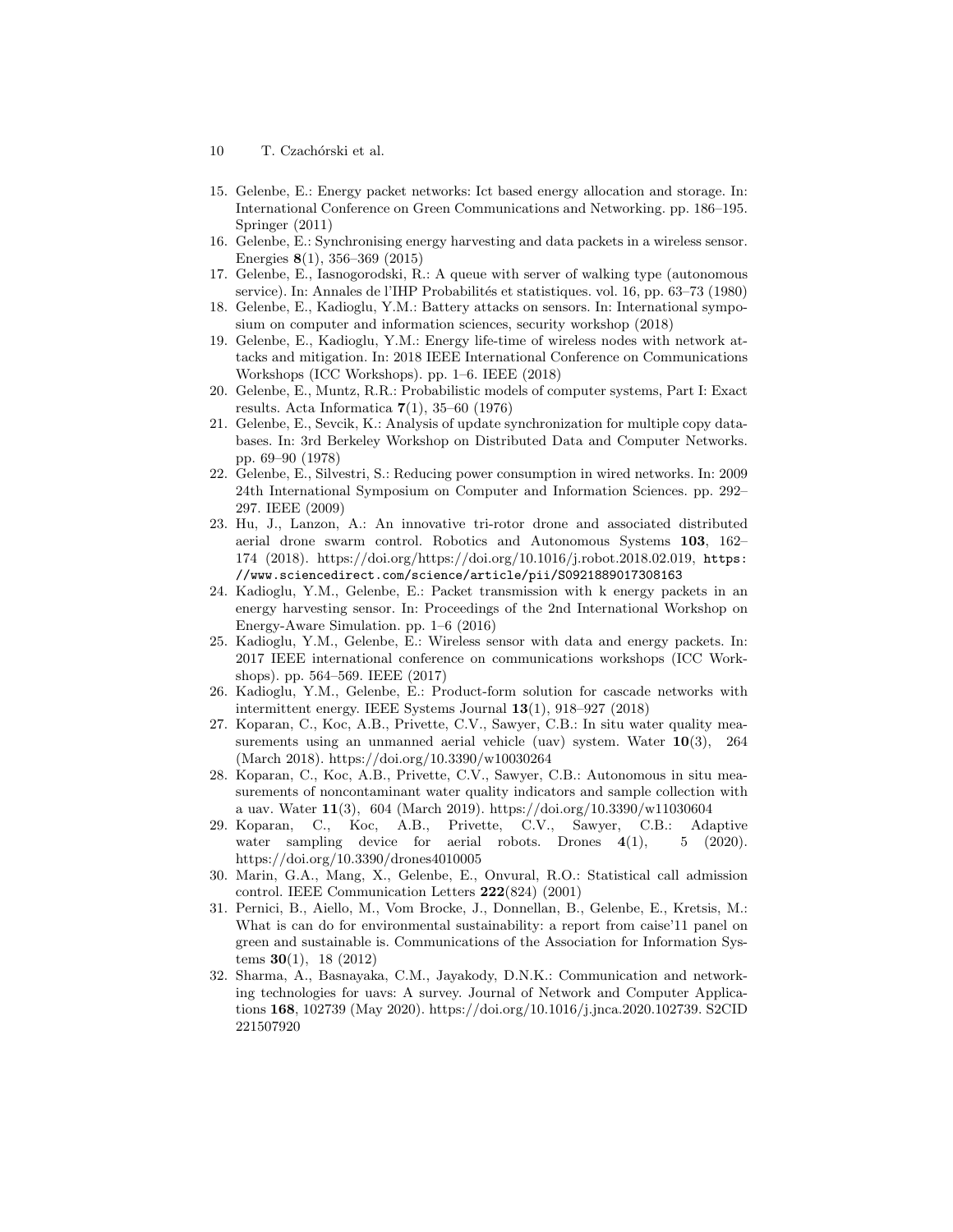- 33. Sharma, V., Rajesh, R.: Queuing theoretic and information theoretic capacity of energy harvesting sensor nodes. In: Proceedings of 2011 Conference Record of the Forty Fifth Asilomar Conference on Signals, Systems and Computers (ASILOMAR). pp. 383–388. IEEE, Pacific Grove, CA (2011). https://doi.org/10.1109/ACSSC.2011.6190024
- 34. Thibbotuwawa, A., Nielsen, P., Zbigniew, B., Bocewicz, G.: Energy consumption in unmanned aerial vehicles: A review of energy consumption models and their relation to the uav routing. In: Proceedings of the ISAT 2018. pp. 173–184. Springer (2019). https://doi.org/10.1007/978-3-319-99996-816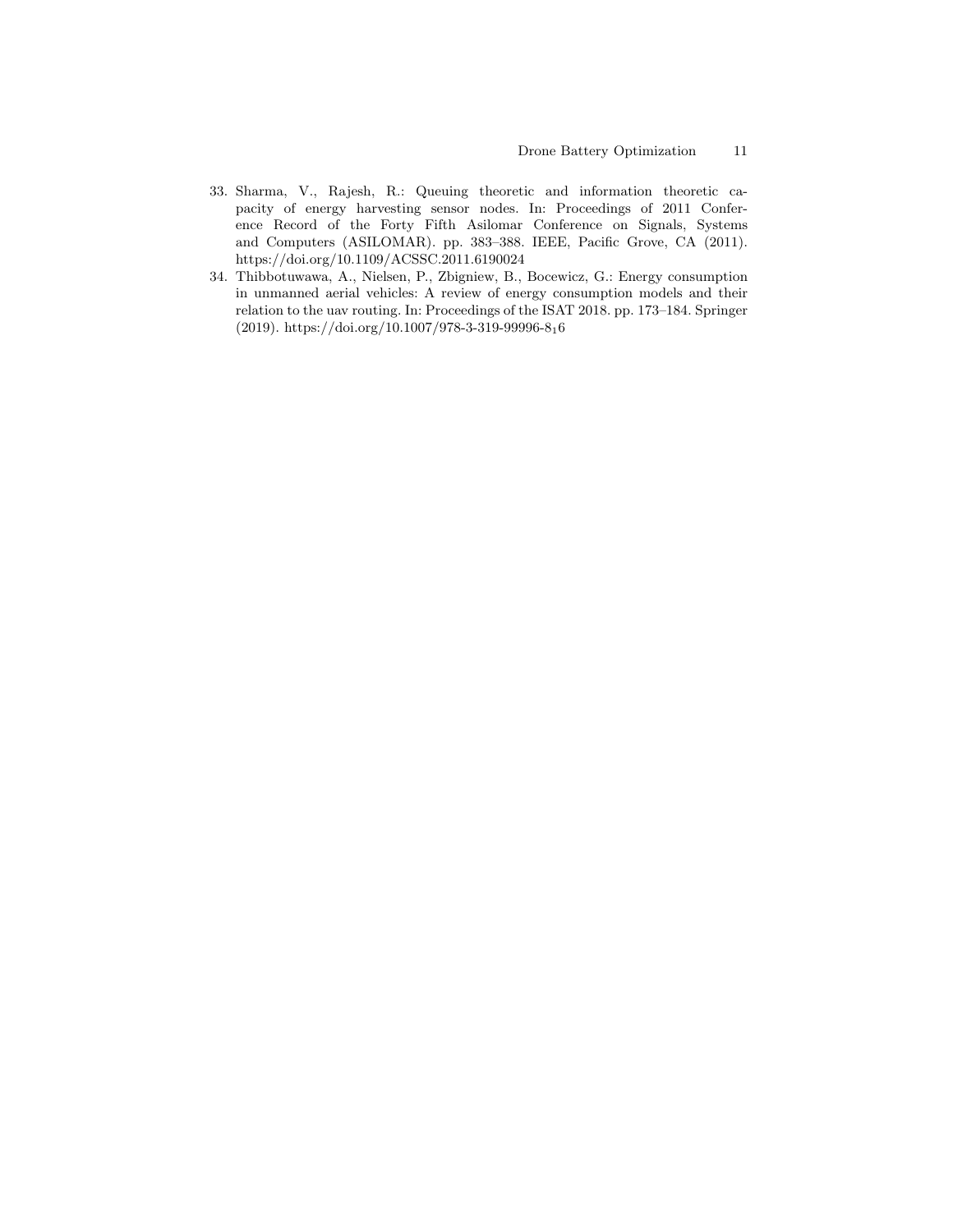

Fig. 3. The reward function  $C(b)$  defined by Eq. (9) and to be maximized; b is the energy level switching the performance of UAV from normal mode to energy saving mode, for exponential function  $\Theta$  defining the decrease with time of the value of previously gathered data, see Eq.(10), with parameters  $\mu_2 = 0.1, a \in [1.8, 1.9]$ 



Fig. 4. The reward function  $C(b)$  defined by Eq. (9) and to be maximized; b is the energy level switching the performance of UAV from normal mode to energy saving mode, for exponential function  $\Theta$  defining the decrease with time of the value of previously gathered data, see Eq.(10), with parameters  $\mu_2 = 0.1, a \in [1.0, 1.1]$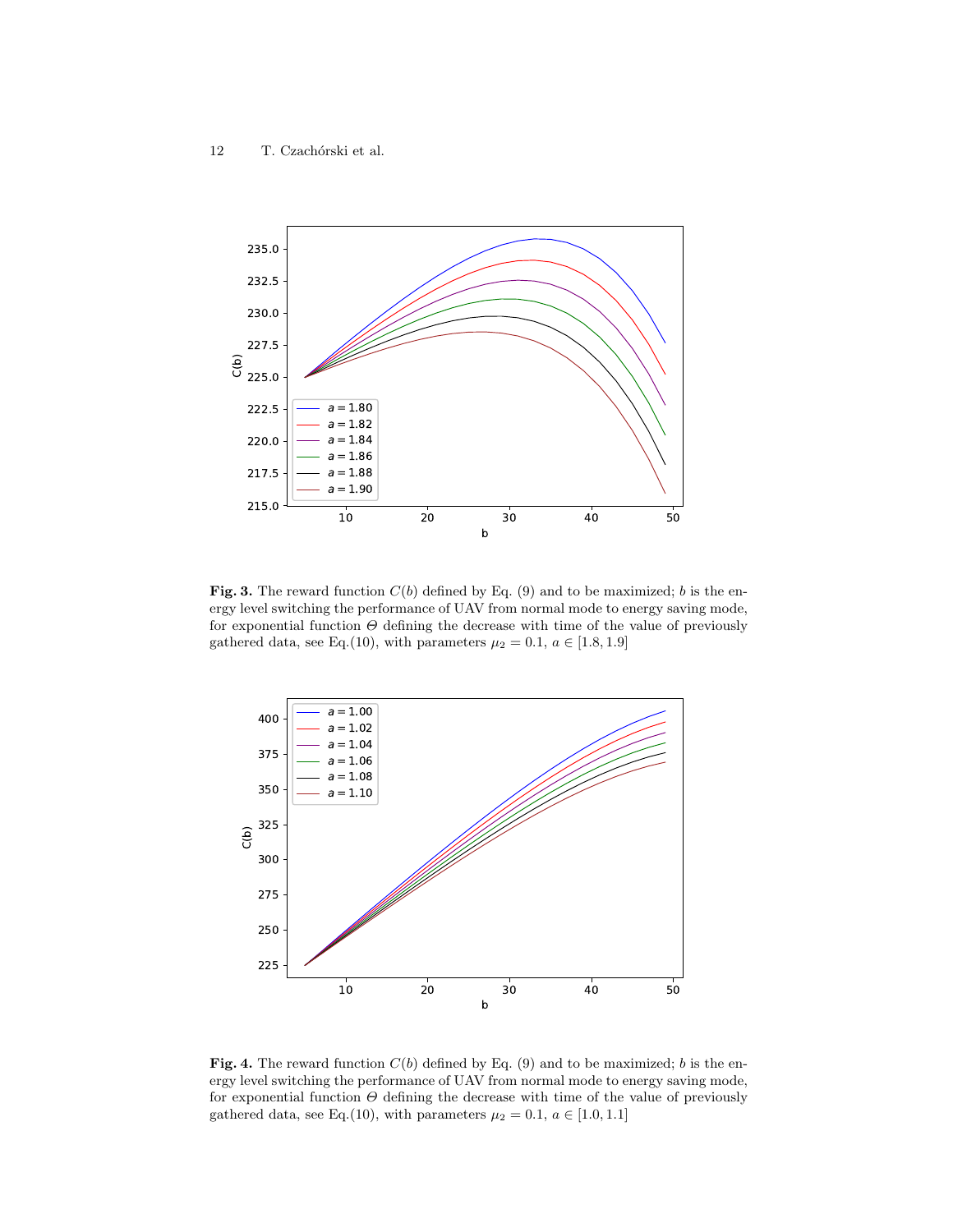

Fig. 5. The reward function  $C(b)$  defined by Eq. (9) and to be maximized; b is the energy level switching the performance of UAV from normal mode to energy saving mode, for exponential function  $\Theta$  defining the decrease with time of the value of previously gathered data, see Eq.(10), with parameters  $\mu_2 = 0.12, a \in [1.8, 1.9]$ 



Fig. 6. The reward function  $C(b)$  defined by Eq. (9) and to be maximized; b is the energy level switching the performance of UAV from normal mode to energy saving mode, for exponential function  $\Theta$  defining the decrease with time of the value of previously gathered data, see Eq.(10), with parameters  $\mu_2 = 0.15$ ,  $a \in [1.326, 1.336]$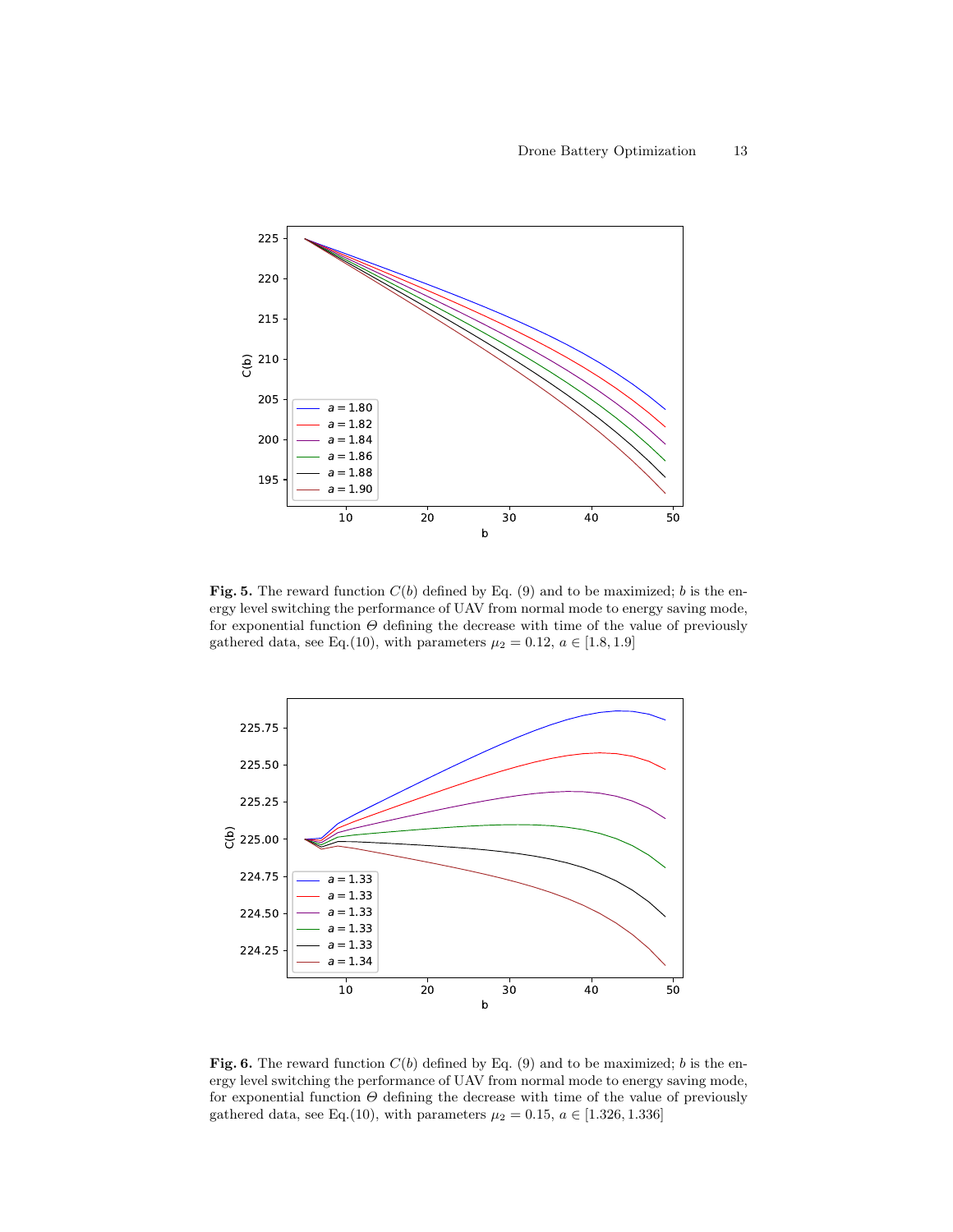

Fig. 7. The reward function  $C(b)$  defined by Eq. (9) and to be maximized; b is the energy level switching the performance of UAV from normal mode to energy saving mode, for exponential function  $\Theta$  defining the decrease with time of the value of previously gathered data, see Eq.(10), with parameters  $\mu_2 = 0.05$ ,  $a \in [1.8, 1.9]$ 



Fig. 8. The reward function  $C(b)$  defined by Eq. (9) and to be maximized; b is the energy level switching the performance of UAV from normal mode to energy saving mode, for linear function  $\Theta$  defining the decrease with time of the value of previously gathered data, see Eq.(11), with parameters  $\mu_2 = 0.10, a = 0.01, 0.1, 1000$